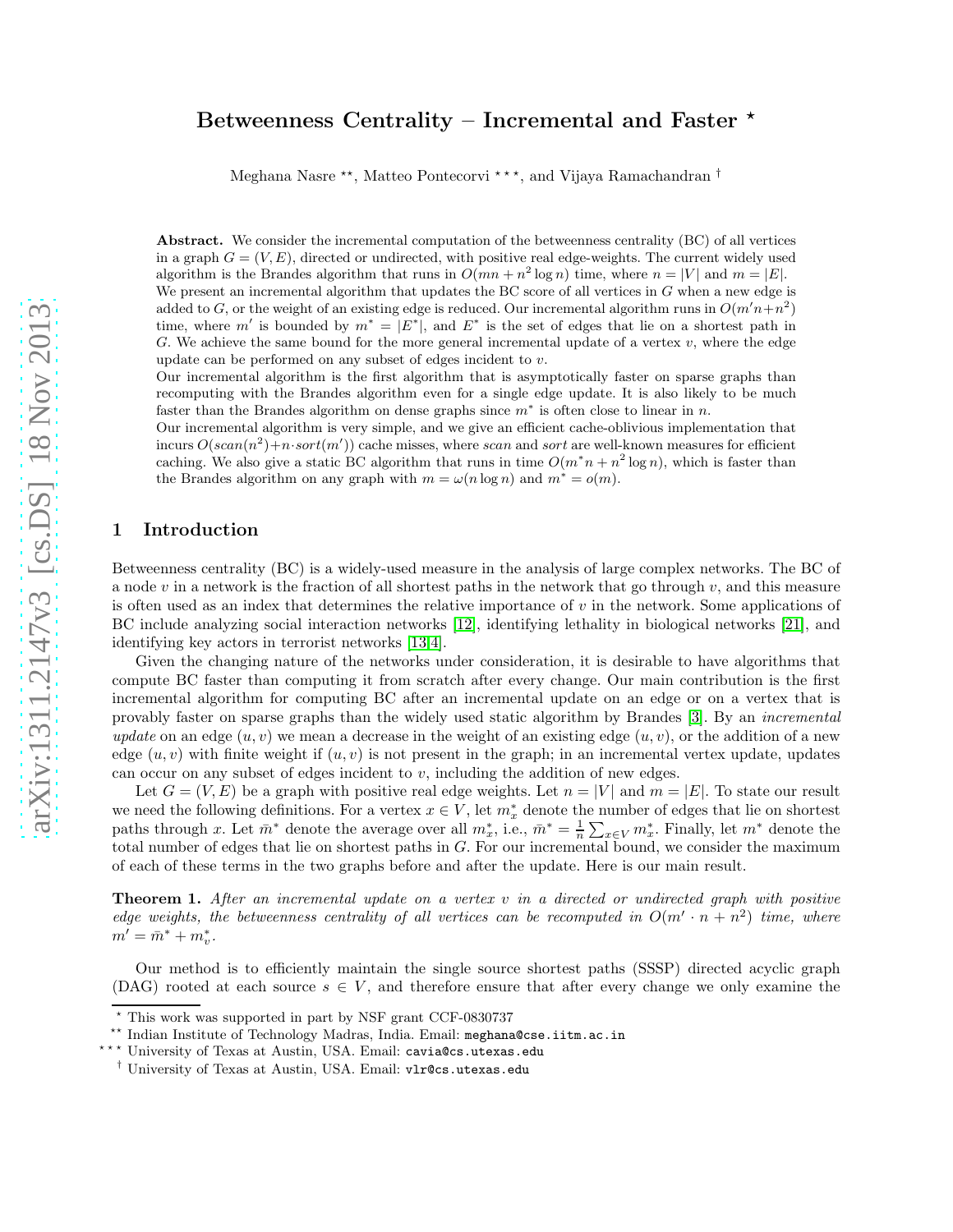edges that lie on shortest path DAGs. Since  $m_v^* \leq m^*$  for all  $v \in V$ , and  $m^* \leq m$ , the worst case time for our incremental algorithm is bounded by  $O(mn + n^2)$ , which is a log *n* factor improvement over Brandes' algorithm on sparse graphs. Moreover, our bound in terms of  $\bar{m}^*$  and  $m^*_{v}$  results in much better bounds for many dense graphs. For example, as noted in [\[10\]](#page-10-5), it is known [\[6](#page-10-6)[,9](#page-10-7)[,15\]](#page-10-8) that  $m^* = O(n \log n)$  with high probability in a complete graph where edge weights are chosen from a large class of probability distributions, including the uniform distribution on the range  $\{1, \ldots, n^2\}$ , and our algorithm is much faster than [\[3\]](#page-10-4) on these graphs.

Our algorithm is very simple, especially for the edge update case, and we present an efficient cacheoblivious version that incurs  $O(scan(n^2) + n \cdot sort(m'))$  cache misses. Here, for a cache of size M that can hold B blocks,  $scan(r) = r/B$  and  $sort(r) = (r/B) \cdot \log_M r$  with a tall cache  $(M \geq B^2)$ . Both scan and sort are measures of good caching performance (even though sort(r) performs r log r operations, the base of M in the log makes  $sort(r)$  preferable to, say r cache misses). In contrast, the Brandes algorithm calls Dijkstra's algorithm, which is affected by unstructured accesses to adjacency lists that lead to large caching costs (see, e.g., [\[18\]](#page-10-9)).

In our incremental algorithm, we assume that the BC score for all vertices has been computed and the SSSP DAG rooted at every vertex is available. This can be achieved by running Brandes' algorithm. We present an alternate algorithm based on the Hidden Paths algorithm in Karger et al. [\[10\]](#page-10-5), which computes APSP in  $O(m^*n+n^2 \log n)$  time. This leads to a static BC algorithm with the same time bound as the Hidden Paths algorithm, which is faster than Brandes' when  $m^* = o(m)$  and  $m = \omega(n \log n)$ . We also note that substituting Pettie's  $O(mn + n^2 \log \log n)$  [\[19\]](#page-10-10) all-pairs shortest paths (APSP) algorithm for directed graphs or the  $O(mn \cdot \log \alpha(m, n))$  [\[20\]](#page-10-11) APSP algorithm for undirected graphs (where  $\alpha$  is an inverse-Ackermann function) in place of Dijkstra's algorithm leads to static BC algorithms with the same time complexity as the corresponding APSP algorithm, and both improve on Brandes. Our incremental algorithm has better bounds than any of these APSP algorithms on sparse graphs, and is no worse (and likely better) on dense graphs.

#### 1.1 Related work

The notion of betweenness centrality was formalized by Freeman [\[5\]](#page-10-12) who also defined other measures such as closeness centrality. Approximation algorithms and parallel algorithms for BC have been considered in [\[2](#page-10-13)[,7\]](#page-10-14), [\[16\]](#page-10-15) respectively. Lee et al. [\[14\]](#page-10-16) present a framework called QUBE (Quick Update of BEtweenness centrality) which allows edges to be inserted and deleted from the graph, and recently, Singh et al. [\[23\]](#page-10-17) build on the work of Lee et al. [\[14\]](#page-10-16) to allow nodes to be added and deleted. Another recent work by Kas et al.[\[11\]](#page-10-18) deals with the problem of incremental BC and their algorithm is based on the dynamic all pairs shortest paths algorithm by Ramalingam and Reps [\[22\]](#page-10-19). All the above mentioned papers give encouraging experimental results, but there are no performance guarantees.

Closest to our work is the incremental algorithm by Green et al. [\[8\]](#page-10-20) for a single edge insertion in unweighted graphs, which maintains a breadth-first search (BFS) tree rooted at every source s and identifies vertices for which the distance (BFS level) from s has changed. However, unlike our algorithm, they do not maintain the BFS DAG and hence need to run a BFS for all vertices whose distances have changed. Thus, in the worst case, their algorithm takes  $\Theta(mn + n^2)$  time for compute the BC of all vertices in an *unweighted* graph. In contrast, our algorithm, which takes time  $O(m' \cdot n + n^2)$  even in the weighted case and even for a vertex update, improves on the algorithm in [\[8\]](#page-10-20) for unweighted graphs when  $m' = o(m)$ .

Organization: Section [2](#page-2-0) presents the notation we use, and discusses Brandes' algorithm. Section [3](#page-3-0) presents our basic BC algorithm for an incremental *edge* update, and this algorithm is extended to a vertex update in Section 4. Finally, in Section [5](#page-8-0) and Section [6](#page-9-0) we give brief sketches of our cache-efficient and static algorithms.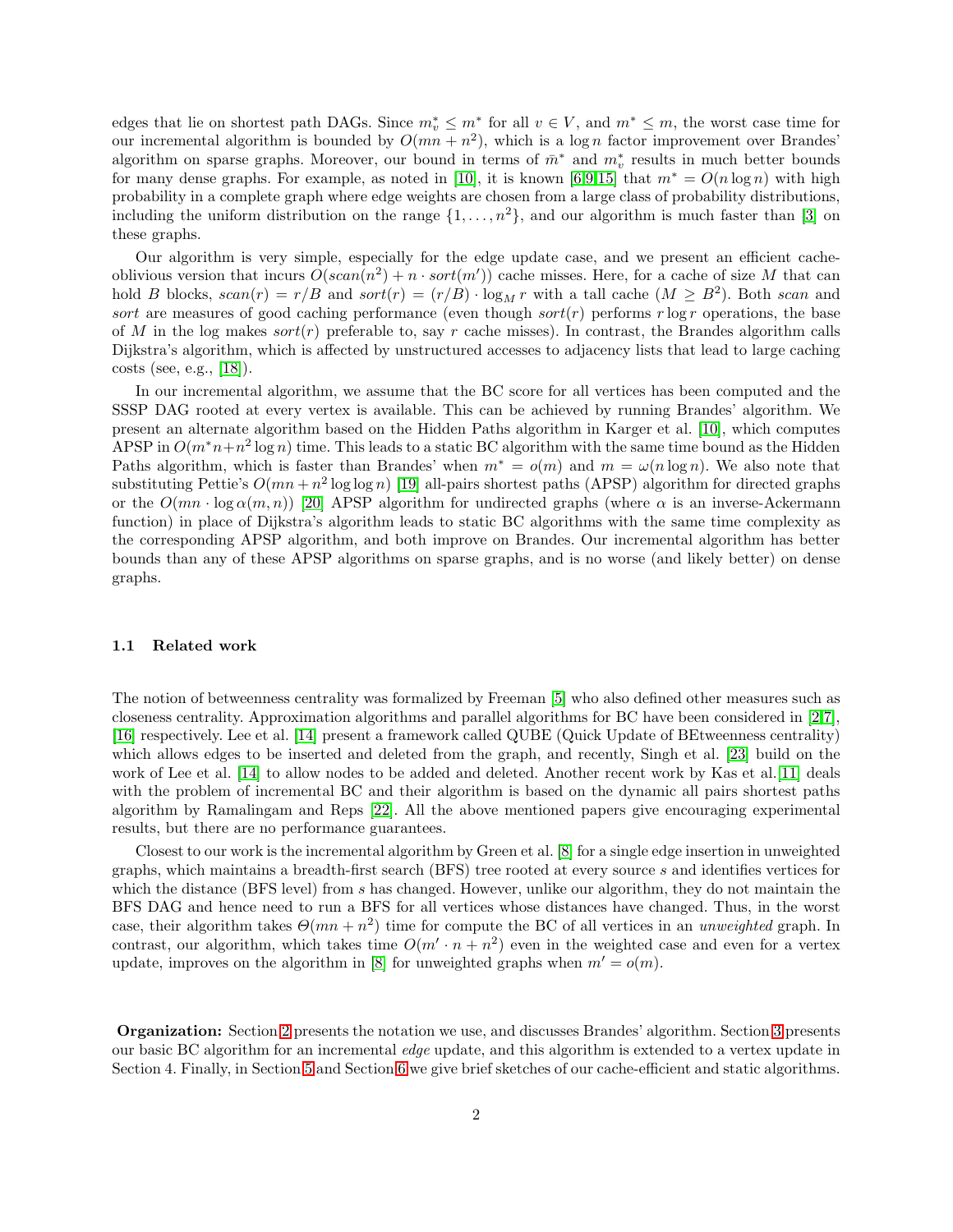### <span id="page-2-0"></span>2 Preliminaries and background

We first consider directed graphs. Let  $G = (V, E)$  denote a directed graph with positive real edge weights, given by  $\mathbf{w}: E \to \mathcal{R}^+$ . Let  $\pi_{st}$  denote a path from s to t in G. Define  $\mathbf{w}(\pi_{st}) = \sum_{e \in \pi_{st}} \mathbf{w}(e)$  as the weight of the path  $\pi_{st}$ . We use  $d(s, t)$  to denote the weight of a shortest path from s to t in  $\tilde{G}$ , also called its *distance*.

The following notation was developed by Brandes [\[3\]](#page-10-4). For a source s and a vertex v, let  $P_s(v)$  denote the predecessors of v on shortest paths from s, i.e.,

$$
P_s(v) = \{ u \in V : (u, v) \in E \text{ and } d(s, v) = d(s, u) + \mathbf{w}(u, v) \}
$$
(1)

Further, let  $\sigma_{st}$  denote the number of shortest paths from s to t in G (with  $\sigma_{ss} = 1$ ). Finally, let  $\sigma_{st}(v)$ denote the number of shortest paths from s to t in G that pass through v. It follows from the definition that,

<span id="page-2-1"></span>
$$
\sigma_{st}(v) = \begin{cases} 0 & \text{if } d(s,t) < d(s,v) + d(v,t) \\ \sigma_{sv} \cdot \sigma_{vt} & \text{otherwise} \end{cases}
$$
 (2)

The dependency of the pair s, t on an intermediate vertex v is defined in [\[3\]](#page-10-4) as the *pair dependency*  $\delta_{st}(v)$  =  $\sigma_{st}(v)$  $\frac{st(v)}{\sigma_{st}}$ .

For  $v \in V$ , the *betweenness centrality*  $BC(v)$  is defined by Freeman [\[5\]](#page-10-12) as:

<span id="page-2-2"></span>
$$
BC(v) = \sum_{s \neq v, t \neq v} \frac{\sigma_{st}(v)}{\sigma_{st}} = \sum_{s \neq v, t \neq v} \delta_{st}(v)
$$
\n(3)

The following two-step procedure computes BC for all  $v \in V$ :

- 1. For every pair  $s, t \in V$ , compute  $\sigma_{st}$ .
- 2. For every vertex  $v \in V$ , and for every s, t pair, compute  $\sigma_{st}(v)$  (Equation [2\)](#page-2-1), and then compute  $BC(v)$ (Equation [3\)](#page-2-2).

Step 1 above can be achieved by n executions of Dijkstra's single source shortest paths algorithm. Therefore Step 1 takes time  $O(mn + n^2 \log n)$  time, if we use a priority queue with  $O(1)$  amortized cost for the decreasekey operation. For every vertex v, Step 2 takes  $O(n^2)$  time, since there are  $O(n^2)$  pair dependencies. This gives a  $\Theta(n^3)$  time algorithm to compute BC for all vertices. Thus, the bottleneck of the above algorithm is the second step which explicitly sums up the pair dependencies for every vertex. To obtain a faster algorithm for sparse graphs, Brandes [\[3\]](#page-10-4) defined the dependency of a vertex s on a vertex v as:  $\delta_{s\bullet}(v) = \sum_{t \in V \setminus \{v,s\}} \delta_{st}(v)$ . Brandes [\[3\]](#page-10-4) also made the useful observation that the partial sums satisfy a recursive relation. In particular, the dependency of a source s on a vertex  $v \in V$  can be written as:

<span id="page-2-3"></span>
$$
\delta_{s\bullet}(v) = \sum_{w:v \in P_s(w)} \frac{\sigma_{sv}}{\sigma_{sw}} \cdot (1 + \delta_{s\bullet}(w)) \tag{4}
$$

(See [\[3\]](#page-10-4) for a proof of Equation [4.](#page-2-3)) The above equation gives an efficient algorithm for computing BC described in the next section.

### 2.1 Brandes' algorithm

We present a high level overview of Brandes' algorithm (this high-level algorithm is given in Appendix [A\)](#page-10-21). The algorithm begins by initializing the BC score for every vertex to 0. Next, for every  $s \in V$ , it executes Dijkstra's SSSP algorithm. During this step, for every  $t \in V$ , it computes  $\sigma_{st}$ , the number of shortest paths from s to t, and  $P_s(t)$ , the set of predecessors of t on shortest paths from s. Additionally, the algorithm stores the vertices  $v \in V$  in a stack S in order of non-increasing value of  $d(s, v)$ . Finally, to compute the BC score, the algorithm accumulates the dependency of s. We now elaborate on this final step, which is given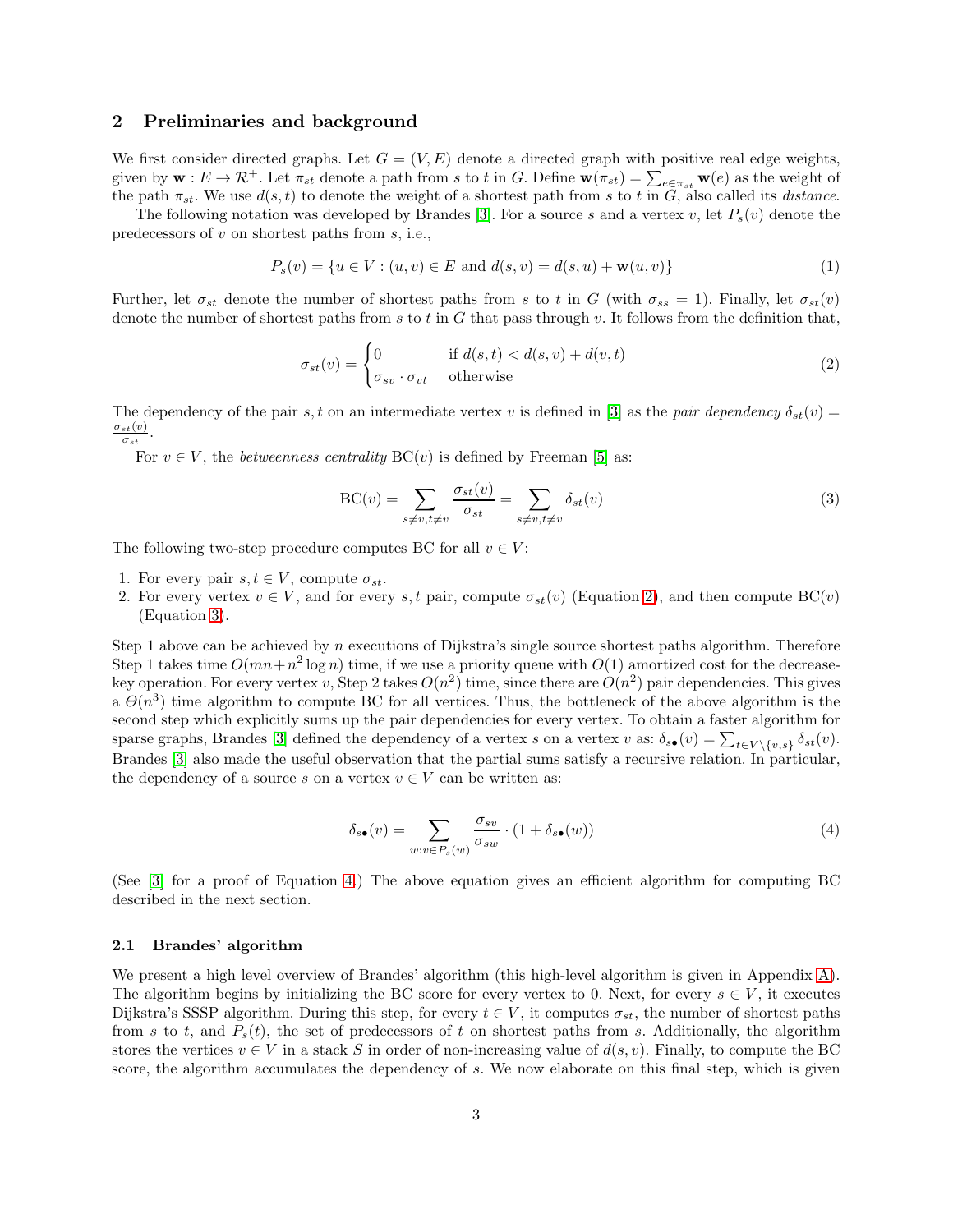in Algorithm [1](#page-3-1) (Accumulate-dependency). This algorithm takes as its input a source s for which Dijkstra's SSSP algorithm has been executed and the stack S containing vertices ordered by distance from s. The algorithm repeatedly extracts a vertex from  $S$  and accumulates the dependency using Equation [4.](#page-2-3) The time taken by Algorithm [1](#page-3-1) is linear in the size of the DAG rooted at s, i.e., it is  $O(m_s^*)$ .

Note that in Brandes' algorithm, the set S contains vertices  $v \in V$  ordered in non-increasing value of  $d(s, v)$ . However, for the dependency accumulation it suffices that S contains vertices  $v \in V$  ordered in the reverse topological order of the DAG(s). Such an ordering ensures that the dependency of a vertex w is *accumulated* to any of its predecessor v, only after all the successors of w in  $\text{DAG}(s)$  have been processed. This observation is useful for our incremental algorithm, since topological sort can be performed in linear time.

<span id="page-3-1"></span>

| <b>Algorithm 1</b> Accumulate-dependency(s, S) (from [3])                                                                                             |
|-------------------------------------------------------------------------------------------------------------------------------------------------------|
| <b>Input:</b> For every $t \in V$ : $\sigma_{st}$ , $P_s(t)$                                                                                          |
| A stack S containing $v \in V$ in a suitable order (non-increasing $d(s, v)$ in [3])                                                                  |
| 1: for every $v \in V$ do $\delta_{s\bullet}(v) \leftarrow 0$                                                                                         |
| 2: while $S \neq \emptyset$ do                                                                                                                        |
| 3: $w \leftarrow \text{pop}(S)$                                                                                                                       |
| for $v \in P_s(w)$ do $\delta_{s\bullet}(v) \leftarrow \delta_{s\bullet}(v) + \frac{\sigma_{sv}}{\sigma_{sw}} \cdot (1 + \delta_{s\bullet}(w))$<br>4: |
| if $w \neq s$ then $BC(w) \leftarrow BC(w) + \delta_{s\bullet}(w)$<br>5:                                                                              |

### <span id="page-3-0"></span>3 Incremental edge update

In this section we present our algorithm to recompute BC of all vertices in a graph  $G = (V, E)$  after an incremental edge update (i.e., adding a new edge  $(u, v)$  or decreasing the edge weight of an existing edge  $(u, v)$ ). We extend this to a vertex update in the next section. We first consider directed graphs.

Let  $G' = (V, E')$  denote the graph obtained after an edge update to  $G = (V, E)$ . Let  $d(s, t)$ ,  $\sigma_{st}$ , and  $\delta_{s \bullet}(t)$ denote the distance from s to t in  $G$ , the number of shortest paths from s to t in  $G$ , and the dependency of s on t in G respectively, and let  $d'(s,t)$ ,  $\sigma'_{st}$ , and  $\delta'_{s\bullet}(t)$  denote these parameters in the graph  $G'$ .

Our incremental algorithm relies on maintaining the SSSP DAG rooted at every  $s \in V$  after an edge update. Let  $\text{DAG}(s)$ ,  $\text{DAG}'(s)$  denote the SSSP DAG rooted at each s in G and in G' respectively. We show how to efficiently maintain these DAGs after an update. The updated DAGs give us the updated  $P'_{s}(t)$  for every  $s, t \in V$ . We also show how to maintain for every  $s, t \in V$ ,  $d'(s,t)$  and  $\sigma'_{st}$ . Then, using Algorithm [1,](#page-3-1) we obtain the updated BC scores for all vertices.

We begin by making some useful observations.

**Lemma 1.** Let  $(u, v)$  denote the edge on which the weight is decreased. Then, for any vertex  $x \in V$ , the set *of shortest paths from* x *to* u *is the same in* G *and* G′ *, and we have*

<span id="page-3-3"></span><span id="page-3-2"></span>
$$
d'(x, u) = d(x, u)
$$
 and  $d'(v, x) = d(v, x);$   $\sigma'_{xu} = \sigma_{xu}$  and  $\sigma'_{vx} = \sigma_{vx}$ 

*Proof.* Since edge weights are positive, the edge  $(u, v)$  cannot lie on a shortest path to u or from v. The lemma follows. ⊓⊔

By Lemma [1,](#page-3-2)  $DAG(v) = DAG'(v)$  after weight of  $(u, v)$  is decreased. The next lemma shows that after the weight of  $(u, v)$  is decreased we can efficiently obtain the updated values  $d'(s,t)$  and  $\sigma'_{st}$  for any  $s, t \in V$ .

**Lemma 2.** Let the weight of edge  $(u, v)$  be decreased to  $\mathbf{w}'(u, v)$ , and for a any given pair of vertices  $s, t$ , *let*  $D(s,t) = d(s, u) + \mathbf{w}'(u, v) + d(v, t)$ *. Then,* 

*1.* If  $d(s, t) < D(s, t)$ , then  $d'(s, t) = d(s, t)$  and  $\sigma'_{st} = \sigma_{st}$ .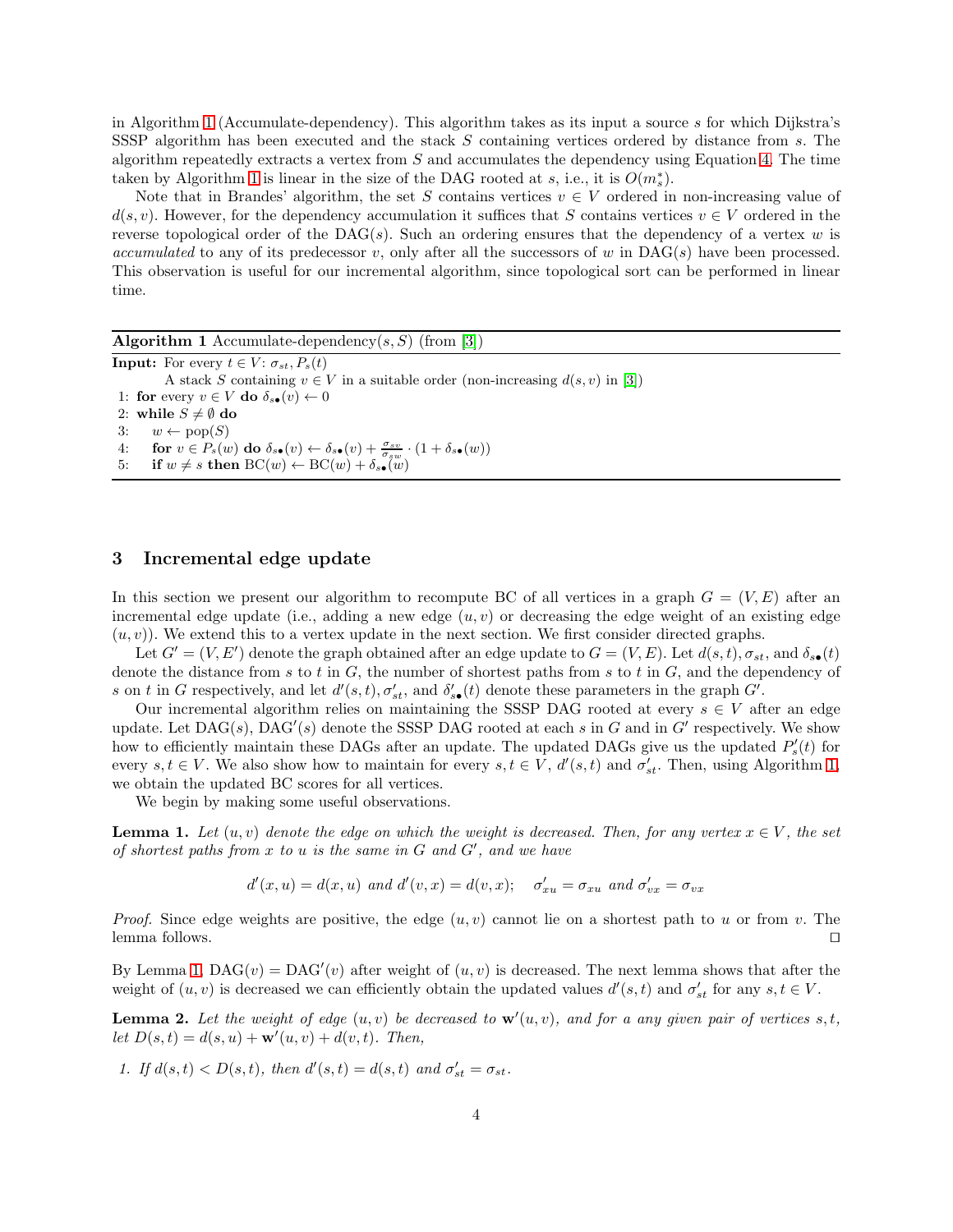2. If  $d(s,t) = D(s,t)$ , then  $d'(s,t) = d(s,t)$  and  $\sigma'_{st} = \sigma_{st} + (\sigma_{su} \cdot \sigma_{vt})$ . 3. If  $d(s,t) > D(s,t)$ , then  $d'(s,t) = D(s,t)$  and  $\sigma'_{st} = \sigma_{su} \cdot \sigma_{vt}$ .

*Proof.* Case 1 holds because the shortest path distance from s to t remains unchanged and no new shortest path is created in this case. In case 2, the shortest path distance from s to t remains unchanged, but there are  $\sigma_{su} \cdot \sigma_{vt}$  new shortest paths from s to t created via edge  $(u, v)$ . In case 3, the shortest path distance from s to t decreases and all new shortest paths pass through  $(u, v)$ . □

By Lemma [2,](#page-3-3) the updated values  $d'(s,t)$  and  $\sigma'_{st}$  can be computed in constant time for each pair s, t. Once we have the updated  $d'(\cdot)$  and  $\sigma'_{(\cdot)}$  values, we need the updated predecessors  $P'_s(t)$  for every s, t pair for the betweenness centrality algorithm. In order to obtain these updated predecessors efficiently, we maintain the SSSP DAG rooted at every source  $s \in V$ . The next section gives a very simple algorithm to maintain an SSSP DAG after an incremental edge update.

#### 3.1 Updating an SSSP DAG

Let  $\text{DAG}(s)$ ,  $\text{DAG}'(s)$  denote the single source shortest path DAG rooted at s in G and G' respectively. Recall that since the update is a decrease in the edge weight of  $(u, v)$ , we know that  $DAG'(v) = DAG(v)$ . For an s, t pair we define a  $flag(s, t)$  to capture the change in distance/number of shortest paths from s to t after the decrease in the weight of the edge  $(u, v)$  as follows.

<span id="page-4-1"></span>
$$
flag(s,t) = \begin{cases} \text{NUM-changed} & \text{if } d'(s,t) = d(s,t) \text{ and } \sigma'_{st} > \sigma_{st} \\ \text{WT-changed} & \text{if } d'(s,t) < d(s,t) \\ \text{UN-changed} & \text{if } d'(s,t) = d(s,t) \text{ and } \sigma'_{st} = \sigma_{st} \end{cases} \tag{5}
$$

By Lemma [2,](#page-3-3)  $flag(s, t)$  can be computed in constant time for each pair s, t. On input s and the updated edge  $(u, v)$ , Algorithm [2](#page-4-0) (Update-DAG) constructs a set of edges H using these flag values, together with  $\text{DAG}(s)$  and  $\text{DAG}(v)$ . We will show that H contains exactly the edges in  $\text{DAG}'(s)$ . We begin by initializing H to empty (Step [1\)](#page-4-1). We then consider each edge  $(a, b)$  in DAG(s) (in Steps 2–4) and in DAG(v) (in Steps 5–7) and depending on the value of  $flag(s, b)$  decide whether to include it in the set H. Finally, we check if the updated edge  $(u, v)$  will be inserted in H (in Steps 8–9). It is clear from the algorithm that the time taken is linear in the size of DAG(s) and DAG(v) which is bounded by  $O(m_s^* + m_v^*)$ .

<span id="page-4-0"></span>

| Algorithm 2 Update-DAG $(s, (u, v))$                                                  |
|---------------------------------------------------------------------------------------|
| <b>Input:</b> DAG(s), DAG(v), and $flag(s,t), \forall t \in V$                        |
| <b>Output:</b> An edge set H after weight of edge $(u, v)$ has been decreased         |
| 1: $H \leftarrow \emptyset$                                                           |
| 2: for each edge $(a, b) \in DAG(s)$ and $(a, b) \neq (u, v)$ do                      |
| if $flag(s, b) = UN$ -changed or $flag(s, b) = NUM$ -changed then<br>3:               |
| $H \leftarrow H \cup \{(a, b)\}\$<br>4:                                               |
| 5: for each edge $(a, b) \in DAG(v)$ do                                               |
| <b>if</b> $flag(s, b) = NUM$ -changed or $flag(s, b) = WT$ -changed <b>then</b><br>6: |
| $H \leftarrow H \cup \{(a, b)\}\$<br>7:                                               |
| 8: if $flag(s, v) = NUM$ -changed or $flag(s, v) = WT$ -changed then                  |
| $H \leftarrow H \cup \{(u, v)\}\$<br>9:                                               |

**Lemma 3.** Let H be the set of edges output by Algorithm [2.](#page-4-0) An edge  $(a, b) \in H$  if and only if  $(a, b) \in H$  $DAG'(s)$ .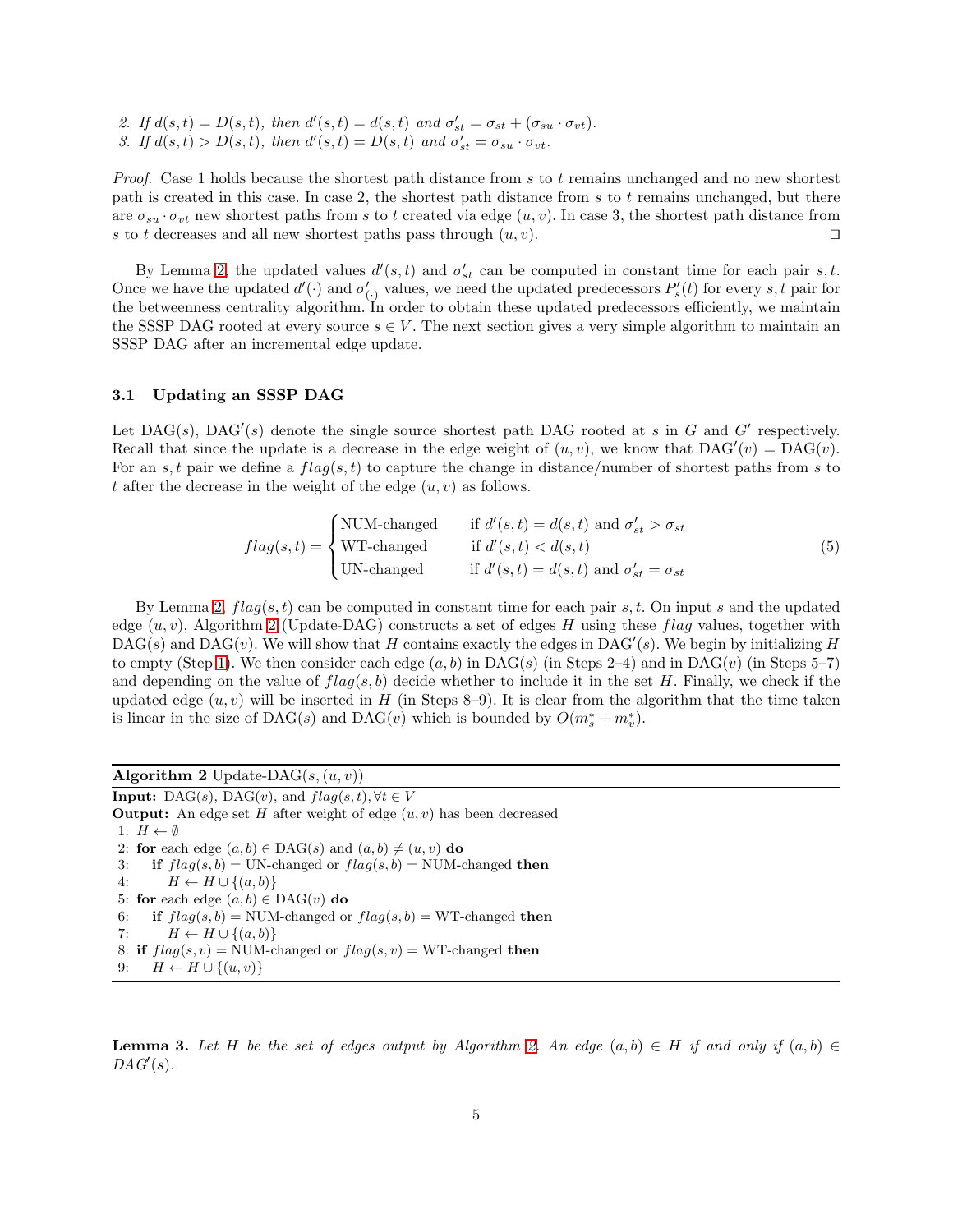*Proof.* Since the update is an incremental update on edge  $(u, v)$ , we note that for any b, a shortest path  $\pi'_{sb}$ from  $s$  to  $b$  in  $G'$  can be of two types:

(i)  $\pi'_{sb}$  is a shortest path in G. Therefore every edge on such a path is present in DAG(s) and each such edge is added to  $H$  in Steps 2–4 of Algorithm [2.](#page-4-0)

(ii)  $\pi'_{sb}$  is not a shortest path in G. However, since  $\pi'_{sb}$  is a shortest path in G', therefore  $\pi'_{sb}$  is of the form  $s \leadsto u \rightarrow v \leadsto b$ . Since shortest paths from s to u in G and G' are unchanged (by Lemma [1\)](#page-3-2), the edges in the sub-path  $s \leadsto u$  are present in DAG(s) and they are added to H in Steps 2–4 of Algorithm [2.](#page-4-0) Finally, since shortest paths from v to any b in G and G' remain unchanged, the edges in the sub-path  $v \leadsto b$  are present in DAG(v) and therefore are added to H in Steps 5–7 of Algorithm [2.](#page-4-0) □

#### 3.2 Updating betweenness centrality scores

In this section we present Algorithm [3](#page-5-0) (Incremental-BC), which updates the BC scores for all vertices after an incremental edge update. The algorithm takes as input the graph  $G = (V, E)$  and the updated edge  $(u, v)$ , together with the current values of  $d(s, t)$  and  $\sigma_{st}$  for all  $s, t \in V$ , and the current shortest path dag DAG(s), for every  $s \in V$ . We begin by initializing the BC score to 0 for every vertex (Step [1\)](#page-5-1). For every pair s, t, we compute the updated  $d'(s,t)$  and  $\sigma'_{st}$  using Lemma [2](#page-3-3) (Step [2\)](#page-5-2). Next, in Step [4](#page-5-3) we compute DAG'(s) for every source  $s \in V$ , using Algorithm [2.](#page-4-0) Note that this gives us the updated predecessor values  $P'_s(t)$ , for every s, t ∈ V. We perform a topological sort of DAG'(s) to obtain an ordering of  $v \in V$  and store the ordered vertices in a stack S. Finally, using S, the  $\sigma'_{st}$ , and the  $P'_{s}(t)$ , we run Brandes' accumulation of dependencies (Algorithm [1\)](#page-3-1) to compute the updated BC scores.

<span id="page-5-2"></span><span id="page-5-1"></span><span id="page-5-0"></span>

| <b>Algorithm 3</b> Incremental-BC $(G = (V, E))$                                            |                    |  |
|---------------------------------------------------------------------------------------------|--------------------|--|
| <b>Input:</b> updated edge $(u, v)$ with new weight $\mathbf{w}'(u, v)$ ,                   |                    |  |
| $d(s,t)$ and $\sigma_{st}$ , $\forall s,t \in V$ ; DAG(s), $\forall s \in V$                |                    |  |
| <b>Output:</b> BC'(v), $\forall v \in V$                                                    |                    |  |
| $d'(s,t)$ and $\sigma'_{st} \ \forall \ s,t \in V; \quad \text{DAG}'(s), \forall \ s \in V$ |                    |  |
| 1: for every $v \in V$ do BC'(v) $\leftarrow 0$                                             |                    |  |
| 2: for every $s, t \in V$ do compute $d'(s,t), \sigma'_{st}, flag(s,t)$                     | // use Lemma 2     |  |
| 3: for every $s \in V$ do                                                                   |                    |  |
| Update-DAG $(s, (u, v))$<br>4:                                                              | // use Algorithm 2 |  |
| stack $S \leftarrow$ vertices in V in a reverse topological order in DAG'(s)<br>5:          |                    |  |
| Accumulate-dependency $(s, S)$<br>6:                                                        | use Algorithm 1    |  |

<span id="page-5-5"></span><span id="page-5-4"></span><span id="page-5-3"></span>The correctness of our algorithm follows from the correctness of maintaining  $d(\cdot), \sigma_{(\cdot)}$ , and the updated DAGs. We now bound the time complexity of our algorithm. In Step [2](#page-5-2) of Algorithm [3](#page-5-0) we spend constant time to compute the updated  $d'(s,t)$  and  $\sigma'_{st}$  values for an s, t pair, hence  $O(n^2)$  time for all pairs. In Step [4,](#page-5-3) we obtain DAG'(s) for each  $s \in V$  using Algorithm [2,](#page-4-0) which takes time  $O(m_s^* + m_v^*)$  for source s. This amounts to a total of  $O(m_v^* n + \sum_{x \in V} m_x^*) = O((\bar{m}^* + m_v^*)n)$ . Finally, Steps [5](#page-5-4) and [6](#page-5-5) take time linear in the size of the updated DAG. Thus the time complexity of our Incremental-BC algorithm for an edge update is bounded by  $O((\bar{m}^* + m_v^*)n + n^2)$ . This establishes Theorem [1](#page-0-0) for directed graphs for an update on a single edge.

We remark that both Update-DAG and Increment-BC use very simple data structures: arrays, lists, and stacks. Thus our algorithms are very simple to implement, and should have small constant factors in their running time.

Undirected graphs: Consider an undirected positive edge weighted graph  $G = (V, E)$ . To obtain an incremental algorithm for G, we first construct the corresponding directed graph  $G_D = (V, E_D)$  from G by replacing every edge  $\{a, b\} \in E$  by two directed edges  $(a, b)$  and  $(b, a)$ , both with the weight of the undirected edge  ${a, b}$ . Since edge weights are positive, no shortest path can contain a cycle, hence the SSSP sub-graph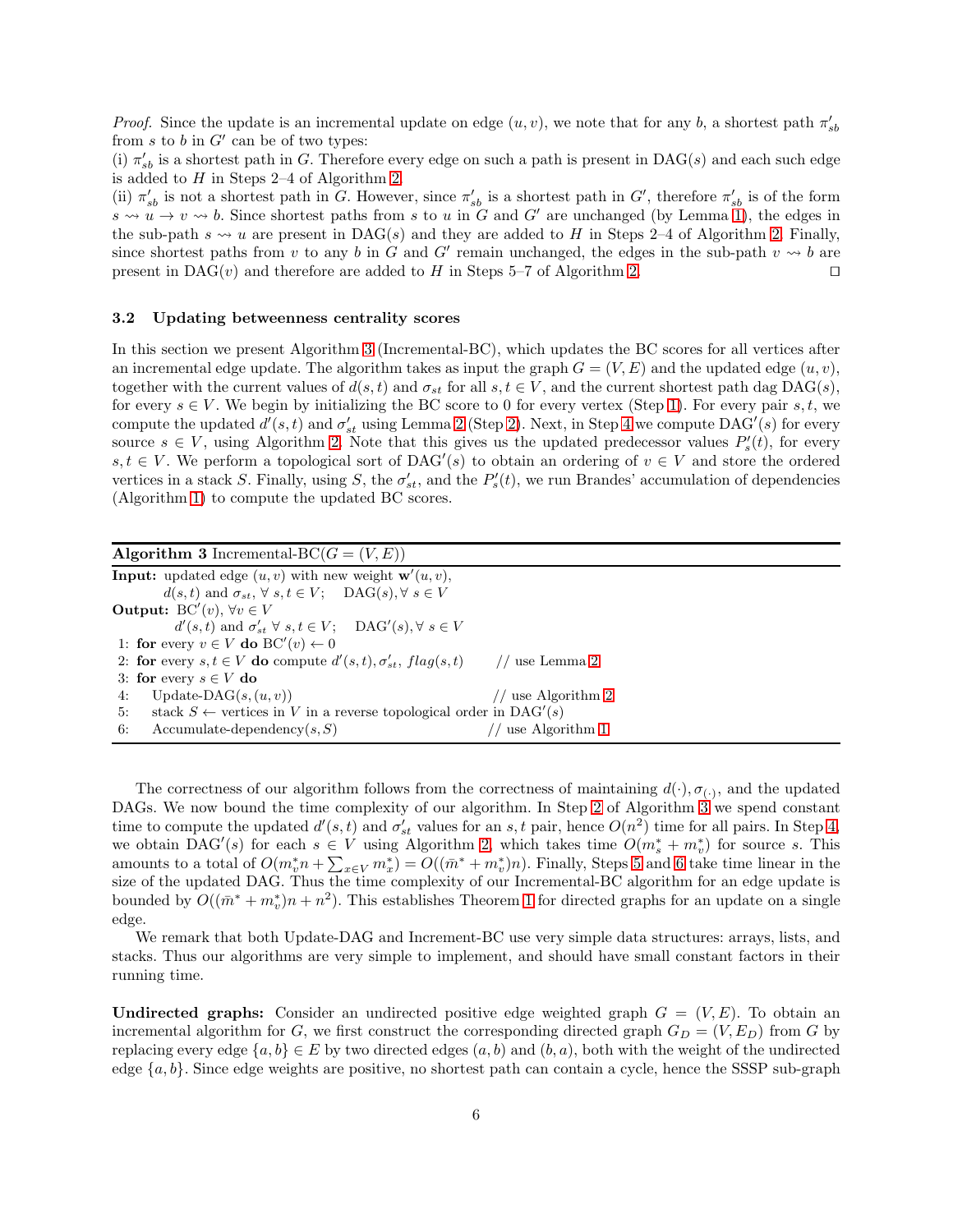rooted at s in G is the same as the SSSP DAG rooted at s in  $G<sub>D</sub>$ . Our incremental algorithm for G for an edge update on  $\{u, v\}$  is now simple: we apply two incremental edge updates on  $G_D$ , one on  $(u, v)$  and another on  $(v, u)$ . Since the number of edges in  $G_D$  is only twice the number of edges in G, all other parameters also increase by only a constant factor. This establishes Theorem [1](#page-0-0) for edge updates in undirected graphs.

#### 4 Incremental vertex update

Here we show how to extend the incremental edge update algorithm to handle an incremental update to a vertex v in  $G = (V, E)$ , where we allow an incremental edge update on any subset of edges incoming to and outgoing from the vertex v. Our algorithm is a natural extension of the algorithm for single edge update. As in the algorithm for edge update, for every  $s, t \in V$ , we maintain  $d(s, t), \sigma_{st}$ , and for every  $s \in V$ ,  $\text{DAG}(s)$ , the SSSP DAG rooted at s in G. Once we have the updated DAGs, we use a topological sort and accumulate dependencies in the reverse topological order to get updated BC scores for all vertices. However, instead of working only with the graph G, here we also work with the graph  $G_R = (V, E_R)$ , which is obtained by reversing every edge in G. That is  $(a, b) \in E_R$  iff  $(b, a) \in E$ . Thus, for every  $s \in V$ , we also maintain  $\text{DAG}_R(s)$ , the SSSP DAG rooted at s in  $G_R$ .

Broadly, our vertex update on v is processed as follows. Let  $E_i(v)$  and  $E_o(v)$  denote the set of updated edges incoming to v and outgoing from v respectively. We process  $E_i(v)$  and  $E_o(v)$  in two steps. Let G' denote the graph obtained by applying to G the updates on edges in  $E_i(v)$ . Let G'' denote the graph obtained by applying to G' updates on edges in  $E_o(v)$ . For  $s, t \in V$ , let  $d(s,t), d'(s,t)$  and  $d''(s,t)$  denote the distance from s to t in  $G, G'$ , and  $G''$  respectively. We use a similar notation for other terms, such as  $\sigma_{st}$  and DAG(s). The main observation that we use is the following: Since  $E_i(v)$  contains updated edges incoming to v, the SSSP DAGs rooted at v in G and in G' are the same, that is,  $DAG(v) = DAG'(v)$ . We show that Algorithm [2](#page-4-0) is readily adapted to obtain  $DAG'(s)$ , for all  $s \in V$ . At this point, our goal is to apply the updates in  $E_o(v)$ to G' and obtain  $DAG''(s)$  for every s. To achieve this efficiently, we first obtain  $DAG'_R(s)$  for every s. The reason to work with the reverse graph  $G'_R$  and DAGs in the reverse graph is that the edges in  $E_o(v)$  are in fact incoming edges to v in  $G'_R$ . Hence our method to maintain DAGs when incoming edges are updated works as it is on  $G'_R$  and we obtain  $\text{DAG}''_R(s)$ , for every s. Finally, using  $\text{DAG}''_R(s)$  for every s we efficiently build  $\text{DAG}''(s)$ .

We now give details of each step of our algorithm starting with the graph G till we obtain the  $\text{DAG}'_R(s)$ for every s.

(A) Compute  $d'(s, v)$  and  $\sigma'_{sv}$  for any s: In this step we show how to compute in G' the distance and number of shortest paths to v from any s. We make the following definitions: For  $(u_j, v) \in E_i(v)$ , let  $D_j(s, v) = d(s, u_j) + \mathbf{w}'(u_j, v)$ . Since the updates on edges in  $E_i(v)$  are incremental, it follows that

<span id="page-6-0"></span>
$$
d'(s,v) = \min\{d(s,v), \min_{j:(u_j,v) \in E_i(v)} \{D_j(s,v)\}\}\tag{6}
$$

Further, if  $d'(s, v) = d(s, v)$ , we define

$$
\widehat{\sigma}'_{sv} = |\{\pi'_{sv} : \pi'_{sv} \text{ is a shortest path in } G' \text{ and } \pi'_{sv} \text{ uses } e \in E_i(v)\}|
$$
\n(7)

We also need to compute  $\sigma'_{sv}$ , the number of shortest paths from s to v in G'. It is straightforward to compute  $d'(s, v)$ ,  $\sigma'_{sv}$ , and  $\hat{\sigma}'_{sv}$  in  $O(|E_i(v)|)$  time. Algorithm [4](#page-7-0) gives the details of this step.

(B) Compute  $d'(s,t)$  and  $\sigma'(s,t)$  for all s, t: Assuming that we have computed  $d'(s,v)$ ,  $\sigma'_{sv}$  and  $\hat{\sigma}'_{sv}$ , we show that the values  $d'(s,t)$  and  $\sigma'(s,t)$  can be computed efficiently. We state Lemma [4](#page-6-0) which captures this computation. This lemma is similar to Lemma [2](#page-3-3) in the edge update case.

**Lemma 4.** Let  $E_i(v)$  denote the set of edges incoming to v which have been updated. Let  $G'$  denote *the graph obtained by applying update in*  $E_i(v)$  *to* G. For any  $s \in V$  and  $t \in V \setminus \{v\}$ , let  $D(s,t)$  $d'(s, v) + d(v, t)$ .

(a) If  $d(s,t) < D(s,t)$ , then  $d'(s,t) = d(s,t)$  and  $\sigma'_{st} = \sigma_{st}$ .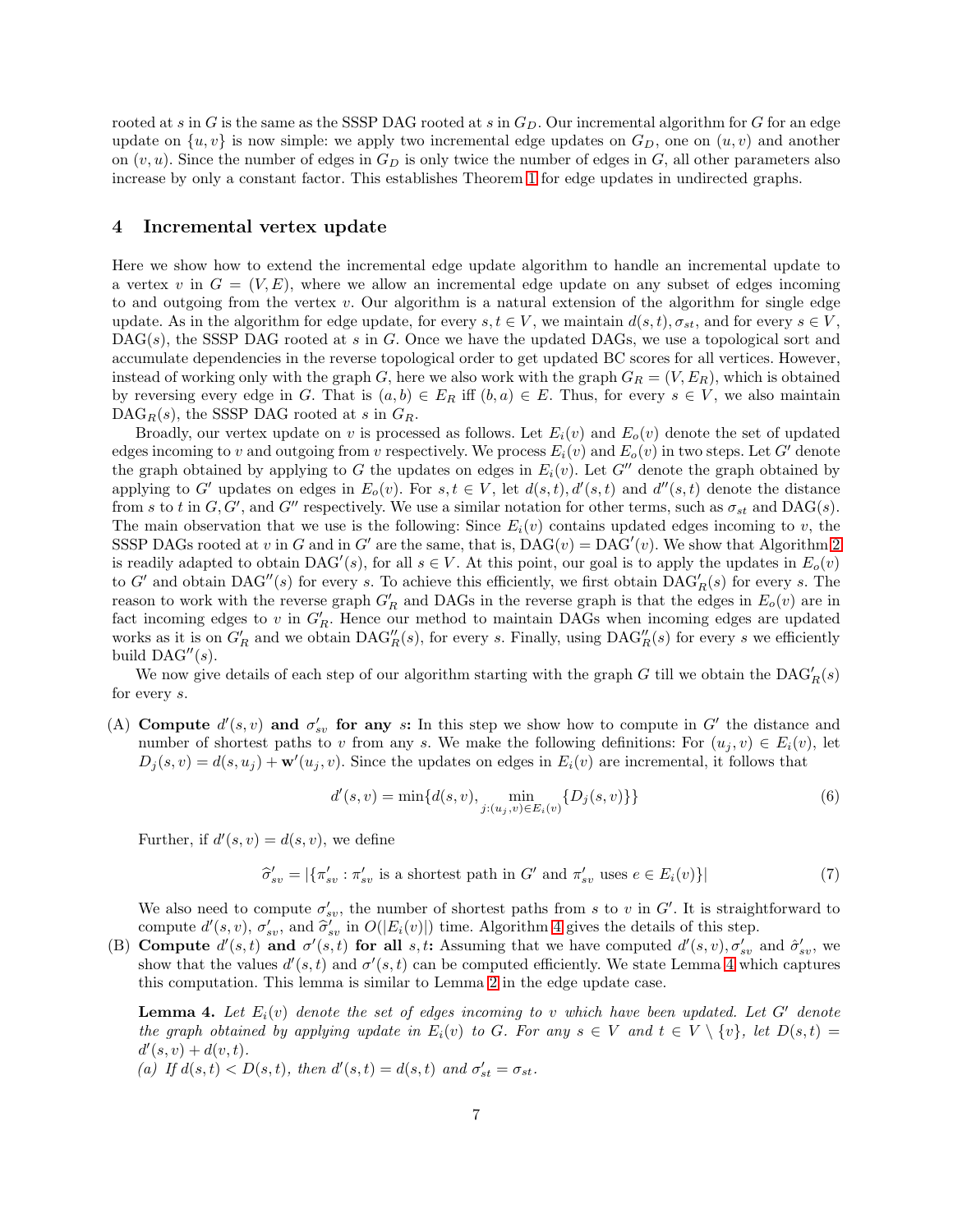<span id="page-7-2"></span><span id="page-7-1"></span><span id="page-7-0"></span>

| <b>Algorithm 4</b> Compute-Dist-to-v $(s, E_i(v))$                                                       | <b>Algorithm 5</b> Update-Reverse-DAG(s, $E_i(v)$ )                              |
|----------------------------------------------------------------------------------------------------------|----------------------------------------------------------------------------------|
| <b>Input:</b> $E_i(v)$ with updated weights <b>w'</b>                                                    | <b>Input:</b> DAG <sub>R</sub> (s), and $R_t$ , $flag(s, t)$ , $\forall t \in V$ |
| $d(s,t)$ and $\sigma_{st}$ , $\forall s,t \in V$                                                         | <b>Output:</b> An edge set X after update on edges in $E_i(v)$                   |
| <b>Output:</b> $d'(s, v), \sigma'_{sv}, \hat{\sigma}'_{sv}$                                              | 1: $X \leftarrow \emptyset$                                                      |
| 1: $\hat{\sigma}_{sv}' \leftarrow 0, \sigma_{sv}' \leftarrow \sigma_{sv},$ currdist $\leftarrow d(s, v)$ | 2: for each edge $(a, b) \in \text{DAG}_R(s)$ do                                 |
| 2: for each edge $(u_i, v) \in E_i(v)$ do                                                                | 3: if $flag(b, s)$ = UN-changed or $flag(b, s)$ =                                |
| 3: if $curr dist = d(s, u_i) + \mathbf{w}'(u_i, v)$ then                                                 | NUM-changed then                                                                 |
| 4: $\sigma'_{sv} \leftarrow \sigma'_{sv} + \sigma_{su_i}$                                                | 4: $X \leftarrow X \cup (a, b)$                                                  |
| 5: $\hat{\sigma}_{sv}^{\prime} \leftarrow \hat{\sigma}_{sv}^{\prime} + \sigma_{su_i}$                    | 5: for each $b \in V \setminus \{s\}$ do                                         |
| else if $currdist > d(s, u_i) + \mathbf{w}'(u_i, v)$ then<br>6:                                          | 6: if $flag(b, s)$ = NUM-changed or $flag(b, s)$ =                               |
| $curr dist \leftarrow d(s, u_i) + \mathbf{w}'(u_i, v)$<br>7:                                             | WT-changed then                                                                  |
| 8:<br>$\sigma'_{sn} \leftarrow \sigma_{su}$                                                              | $X \leftarrow X \cup R_h$<br>7:                                                  |
| 9: $d'(s, v) \leftarrow currdist$                                                                        |                                                                                  |

- <span id="page-7-5"></span><span id="page-7-4"></span><span id="page-7-3"></span>(b) If  $d(s, t) = D(s, t)$  and  $d(s, v) = d'(s, v)$ , then  $d'(s, t) = d(s, t)$  and  $\sigma'_{st} = \sigma_{st} + \hat{\sigma}'_{sv} \cdot \sigma_{vt}$ .
- (c) If  $d(s,t) = D(s,t)$  and  $d(s,v) > d'(s,v)$ , then  $d'(s,t) = d(s,t)$  and  $\sigma'_{st} = \sigma_{st} + \sigma'_{sv} \cdot \sigma_{vt}$ .
- (d) If  $d(s,t) > D(s,t)$ , then  $d'(s,t) = D(s,t)$  and  $\sigma'_{st} = \sigma'_{sv} \cdot \sigma_{vt}$ .
- (C) **Compute DAG'**(s) for every s: Assuming that we have computed  $d'(s,t)$  and  $\sigma'(s,t)$  for all  $s,t \in V$ , we now show how to obtain the updated DAGs. Note that we can readily compute the value  $flag(s, t)$ for every  $s, t$ , using the updated distances and number of shortest paths. The algorithm to compute DAG'(s) for any  $s \in V$  is very similar to Algorithm [2](#page-4-0) in the edge update case. The only modification to Algorithm [2](#page-4-0) we need is in Steps 8–9 where we consider a single edge  $(u, v)$  – instead in this case we consider every edge in  $E_i(v)$ .
- (D) Compute  $\mathbf{DAG}'_R(s)$  for every s: We now need to update  $\mathrm{DAG}_R(s)$ , for every s, for which we use Algorithm [5.](#page-7-1) This algorithm requires for every  $t \in V$ , a set  $R_t$  which is defined as follow:

<span id="page-7-6"></span>
$$
R_t = \{(a, t) \mid (t, a) \in \text{DAG}'(t) \text{ and } \mathbf{w}'(t, a) + d'(a, v) = d'(t, v)\}\
$$
\n(8)

The set  $R_t$  is the set of (reversed) outgoing edges from t in DAG'(t) that lie on a shortest path from t to  $v$  in  $G'$ .

Consider an edge  $e = (a, b)$  in the updated  $\text{DAG}'_R(s)$ . If e is in  $\text{DAG}_R(s)$ , it is added to  $\text{DAG}'_R(s)$  by Steps [2](#page-7-2)[–4.](#page-7-3) If e lies on a new shortest path present only in  $G'_R$ , its reverse must also lie on a shortest path that goes through v in G', and it will be added to  $\text{DAG}'_R(s)$  by the  $R_b$  during Steps [5](#page-7-4)[–7.](#page-7-5) ( $R_b$  could also contain edges on old shortest paths through  $v$  already processed in Steps [2–](#page-7-2)[4,](#page-7-3) but even in that case each edge is added to  $\text{DAG}'_R(s)$  at most twice by Algorithm [5.](#page-7-1)) Note that we do not need to process edges  $(u_i, v)$  in  $E_i$  separately (as with edge  $(u, v)$  in Algorithm 2), because these edges will be present in the relevant  $R_{u_j}$ . The correctness of Algorithm [5](#page-7-1) follows from Lemma [5.](#page-7-6) This lemma similar to Lemma 3 and its proof is in the Appendix.

**Lemma 5.** An edge  $(a, b) \in X$  if and only if  $(a, b) \in DAG_R(s)$  after the incremental update of the set  $E_i(v)$ .

At this point, after having Steps  $(A)$ –(D) above executed, we have processed the updates in  $E_i(v)$  and obtained the modified distances  $d'(\cdot)$ , modified counts  $\sigma'_{(\cdot)}$  and DAG'(s) for every s. In addition, we have obtained the modified reverse DAG for every s. To process the updates in  $E_o(v)$ , we work with  $G'_R$ . Since we are processing incoming edges in  $G'_R$ , our earlier steps apply unchanged, and we obtain modified values for  $d''(\cdot)$ ,  $\sigma''_{(\cdot)}$ , and  $\text{DAG}_R''(s)$  for every s. Finally, using Algorithm [5](#page-7-1) we obtain the  $\text{DAG}''(s)$  for every s. This completes our vertex update and to compute the updated BC values, we apply Brandes' accumulation technique (Algorithm [1\)](#page-3-1).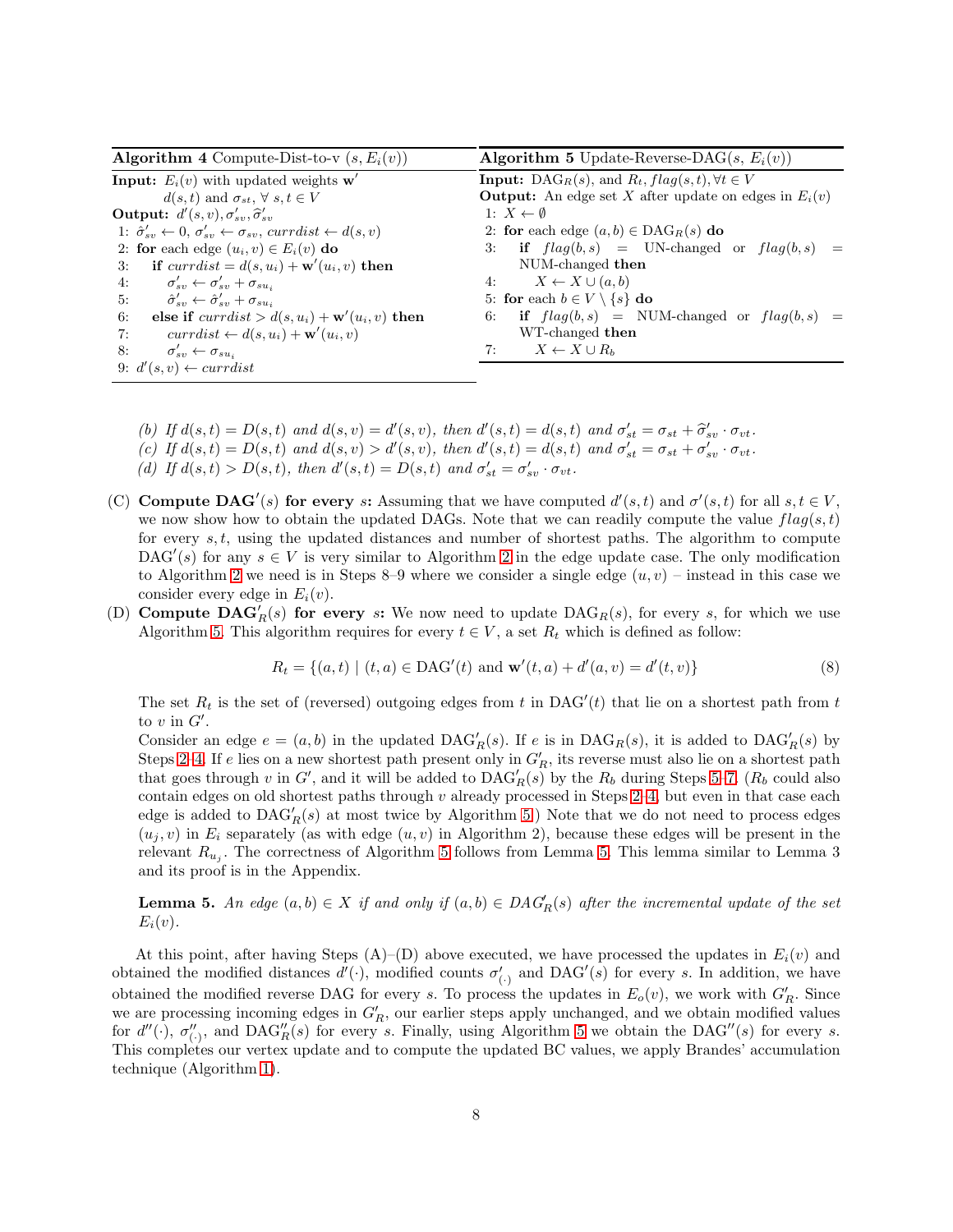*Complexity:* Computing  $d'(s, v), \sigma'_{sv}$  and  $\hat{\sigma}'_{sv}$  requires time  $O(|E_i(v)|) = O(n)$  for each s, and hence  $O(n^2)$ time for all sources. Applying Lemma [4](#page-6-0) to all pairs of vertices takes time  $O(n^2)$ . For any s, the complexity of modified Algorithm [2](#page-4-0) becomes  $O(m_s^* + m_v^* + n)$  which leads to a total of  $O(m' \cdot n + n^2)$ .

Creating a set  $R_t$  requires at most  $O(E^* \cap \{\text{outgoing edges of } t\})$ , so the overall complexity for all the sets is  $O(m^*)$ . Finally, we bound the complexity of Algorithm [5:](#page-7-1) the algorithm adds  $(a, b)$  in a reverse DAG edge set X at most twice. Since  $\sum_{s\in V} |E(\text{DAG}'(s))| = \sum_{s\in V} |E(\text{DAG}'_R(s))|$ , at most  $O(\bar{m}^*n)$  edges can be inserted into all the sets  $X$  when Algorithm [5](#page-7-1) is executed over all sources. Finally, since applying the updates in  $E_o(v)$  requires a symmetric procedure starting from the reverse DAGs, the final complexity bound of  $O(m' \cdot n + n^2)$  follows.

### <span id="page-8-0"></span>5 Cache-oblivious Implementation

Our incremental algorithms have efficient cache-oblivious implementaions. We describe here an efficient cache-oblivious implementation of Algorithm [3](#page-5-0) (Incremental-BC). As noted in Section [1,](#page-0-1)  $scan(r) = r/B$  and  $sort(r) = (r/B) \log_M r$  are desirable cache-efficient bounds for a computation of size r.

Let  $V = \{1, \ldots, n\}$ . Further, assume that for an s, t pair, we have the values  $d(s,t), \sigma(s,t), flag(s,t)$ stored in an array  $\mathcal{A}[1..n^2]$  ordered by the first component s and then by the second component t (i.e., stored as an  $n \times n$  row major matrix).

To perform Step 2 of Algorithm [3](#page-5-0) using a scan, we extract the subarray  $A_{v\bullet}$  containing the entries with v as the first component, and the subarray  $\mathcal{A}_{\bullet u}$  containing the entries with u as the second component. We scan the three arrays  $A, A_{v\bullet}$ , and  $A_{\bullet u}$  to compute the updated values  $d', \sigma'$ , and flag for each pair s, t in the order they appear in A. These are stored in  $\mathcal{A}'[1..n^2]$ . Overall, Step 2 incurs  $O(\operatorname{scan}(n^2))$  cache misses. We execute the for loop in Step 3 in increasing order of  $s \in V$ , and hence we will access successive segments of  $\mathcal{A}'$ .

For Step 4, we sort the edges  $(a, b)$  in DAG $(v)$  and in DAG $(s)$  in nondecreasing order of b. Across all  $s \in V$  this can be performed in  $n \cdot sort(m^*)$  cache misses. Then, Algorithm [2](#page-4-0) can be executed in  $scan(n^2) + n \cdot scan(m_v^*)$  cache misses across all sources since we only need  $flag(s, b)$  when we examine edge  $(a, b)$  in DAG(s).

Instead of the reverse topologically sorted order for the stack S in Step 5 we use nonincreasing order of  $d'(s,t)$ ,  $t \in V$  (as in the Brandes static algorithm). This is computed in sort $(m_s^*)$  cache misses for source s and  $n \cdot sort(\bar{m}^*)$  across all sources.

In the final step, Step 6, we execute Algorithm [1.](#page-3-1) As input to this algorithm, for a given s, we need to generate for every  $w \in V$ , the predecessor list  $P_s(w)$ . For this, for every  $v \in P_s(w)$ , we store the value  $d'(s, v)$ . This computation is done by sorting the edges  $(a, b) \in DAG(s)$  by the first component s. This sorted list will be a subsequence of the row for s in  $\mathcal{A}'[1..n^2]$ , and  $d'(s, v)$  can be copied to each edge  $(v, w)$  in  $scan(m_s^*)$ cache misses. The  $P_s(v)$  lists are then generated with another sort, and each entry in the predecessor list will contain the associated d' value. Over all sources s, this computation takes  $O(scan(n^2) + n \cdot sort(\bar{m}^*))$ cache misses.

Having generated the predecessor lists, we need to execute Algorithm [1](#page-3-1) for each source s. The cacheoblivious implementation of Algorithm [1](#page-3-1) is somewhat different from the earlier pseudocode. We use an optimal cache-oblivious max-priority queue  $Z$  [\[1\]](#page-10-22), that is initially empty. Each element in  $Z$  has an ordered pair  $(d'(s, v), v)$  as its key value, and also has auxiliary data as described below. Consider the execution of Step 4 in Algorithm [1](#page-3-1) for vertices  $v \in P_s(w)$ . Instead of computing the contribution of w to  $\delta_{s\bullet}(v)$  for each  $v \in P_s(w)$  when w is processed, we insert an element into Z with key value  $(d'(s, v), v)$  and auxiliary data  $(w, \sigma_{sw}, \delta_{ss}(w))$ . With this scheme, entries will be extracted from Z in nonincreasing values of  $d'(s, v)$ , and all entries for a given v will be extracted consecutively. We compute  $\delta_{s\bullet}(v)$  as these extractions occur from Z. Note that the stack S is needed only to identify the sinks in DAG(s) (which will have no entry in  $Z$ ). So, we can dispense with S, and instead initially insert an element with key value  $(d'(s,t), t)$  and NIL auxiliary data for each sink t in DAG(s). Using [\[1\]](#page-10-22), Step 6 takes  $sort(m_s^*)$  cache misses for source s, hence over all sources, Step 6 takes  $O(n \cdot sort(\bar{m}^*)$ .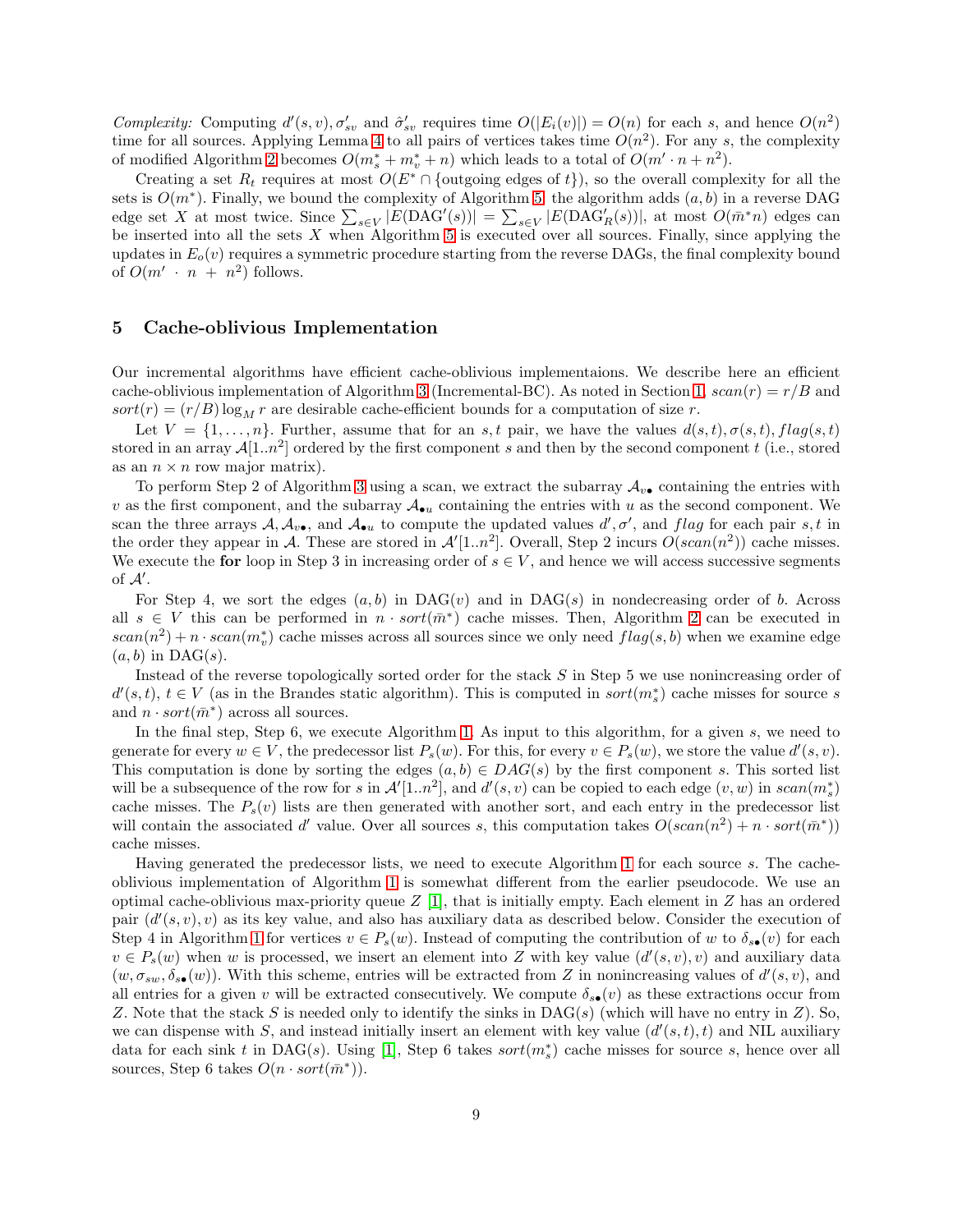Thus, the overall cache-oblivious incremental algorithm for betweenness centrality incurs  $O(scan(n^2) +$  $n \cdot sort(m')$  cache misses, where  $m' = \bar{m}^* + m_v^*$ . This is a significant improvement over any algorithm that computes shortest paths, as is the case with the static Brandes algorithm, since all of the known algorithms for shortest paths face the bottleneck of unstructured accesses to adjacency lists (see, e.g., [\[18\]](#page-10-9)).

### <span id="page-9-0"></span>6 Static betweenness centrality

In this section we present static algorithms that compute betweenness centrality faster than the Brandes algorithm. We first consider an algorithm that is based on the Hidden Paths algorithm by Karger et al. [\[10\]](#page-10-5) together with Brandes' accumulation technique. The Hidden Path algorithm runs Dijkstra's SSSP in parallel from each vertex. It identifies all pairs shortest paths while only examining the edges in  $E^*$ , the set of edges that actually lie on some shortest path. A similar algorithm with the same running time of  $O(m^*n+n^2\log n)$ was developed independently by McGeoch [\[17\]](#page-10-23); here  $m^* = |E^*|$ .

Our Static-BC algorithm is presented as Algorithm [6.](#page-9-1) In Step 1 we run the Hidden Paths algorithm to compute  $E^*$  as well as the shortest path distances for every pair of vertices. This is the step with the dominant cost, while in Steps 2–8 the complexity is strictly related to the size of  $E^*$ . In Steps 2–4, we identify the edges in each shortest path DAG and in each  $P_s(v)$ : for every edge  $(u, v) \in E^*$ , if  $d(s, u) + \mathbf{w}(u, v) = d(s, v)$ , then we add the edge  $(u, v)$  to DAG(s) and the vertex u to  $P_s(v)$ . The overall time spent for constructing the DAGs and the predecessor lists is bounded by  $O(m*n)$ . Step [7](#page-9-2) counts the number of shortest paths from s to v for all  $v \in V$ , by traversing DAG(s) according to the topological order of its vertices, maintained in the double-ended queue  $Q$  (created in Step 6) used as a queue. We accumulate the path counts for a vertex  $v$ according to the formula  $\sigma_{sv} = \sum_{(u,v)\in {\rm DAG}(s)} \sigma_{su}$ . This takes time linear in the size of DAG(s). Therefore, across all sources, we spend time which is bounded by  $O(n^2 + \sum_{s \in V} m_s^*) = O(m^*n + n^2)$ . Finally in Step 8, using Q as a stack (reverse topological order), we call Accumulate-dependency(s, Q) (Algorithm [1\)](#page-3-1) to accumulate dependencies. Thus the overall running time of this static BC algorithm is  $O(m^*n + n^2 \log n)$ . The correctness of the algorithm follows from the correctness of the Hidden Paths algorithm and the Brandes' accumulation technique.

#### <span id="page-9-1"></span>Algorithm 6 Static-BC( $G = (V, E)$ )

1: Using the Hidden Paths algorithm, compute  $E^*$ , and  $d(s,t)$  for every  $s,t \in V$ 

2: for each node  $s \in V$  do

3: for each  $(u, v) \in E^*$  do

4: if 
$$
d(s, u) + \mathbf{w}(u, v) = d(s, v)
$$
 then add  $(u, v)$  to DAG(s) and u to  $P_s(v)$ 

5: for each  $\text{DAG}(s)$  do

6: compute a dequeue  $Q$  containing the nodes of  $\text{DAG}(s)$  in topological order

<span id="page-9-2"></span>7: for all  $v \in V$ , compute  $\sigma_{sv} = \sum_{(u,v)\in {\rm DAG}(s)}^{\infty} \sigma_{su}$  by accumulating path counts on vertices extracted from Q in queue order (topological order)

8: Accumulate-dependency(s, Q), using Q in stack order //use Algorithm [1](#page-3-1)

Algorithm [6](#page-9-1) can be expected to run faster than Brandes' on many graphs since  $m^*$  is often much smaller than  $m$ . However, its worst-case running time is asymptotically the same as Brandes'. We observe that if we replace the Hidden Paths algorithm in Step 1 of Algorithm [6](#page-9-1) with any other APSP algorithm that identifies a set of edges  $E' \supseteq E^*$ , we can use E' in place of E in Step 3, and obtain a correct static BC algorithm that runs in time  $O(m'n + n^2 + T')$ , where  $m' = |E'|$  and T' is the running time of the APSP algorithm used in Step 1. In particular, if we use one of the faster APSP algorithms for positive real-weighted graphs (Pettie [\[19\]](#page-10-10) for directed graphs or [\[20\]](#page-10-11) for undirected graphs) in Step 1, we can obtain asymptotically faster BC algorithms than Brandes' by using  $E' = E$ . With Pettie's algorithm [\[19\]](#page-10-10), we obtain an  $O(mn + n^2 \log \log n)$ time algorithm for static betweenness centrality in directed graphs, and with the algorithm of Pettie and Ramachandran [\[20\]](#page-10-11), we obtain a static betweenness centrality algorithm for undirected graphs that runs in  $O(mn \cdot \log \alpha(m, n))$ , where  $\alpha$  is an inverse-Ackermann function.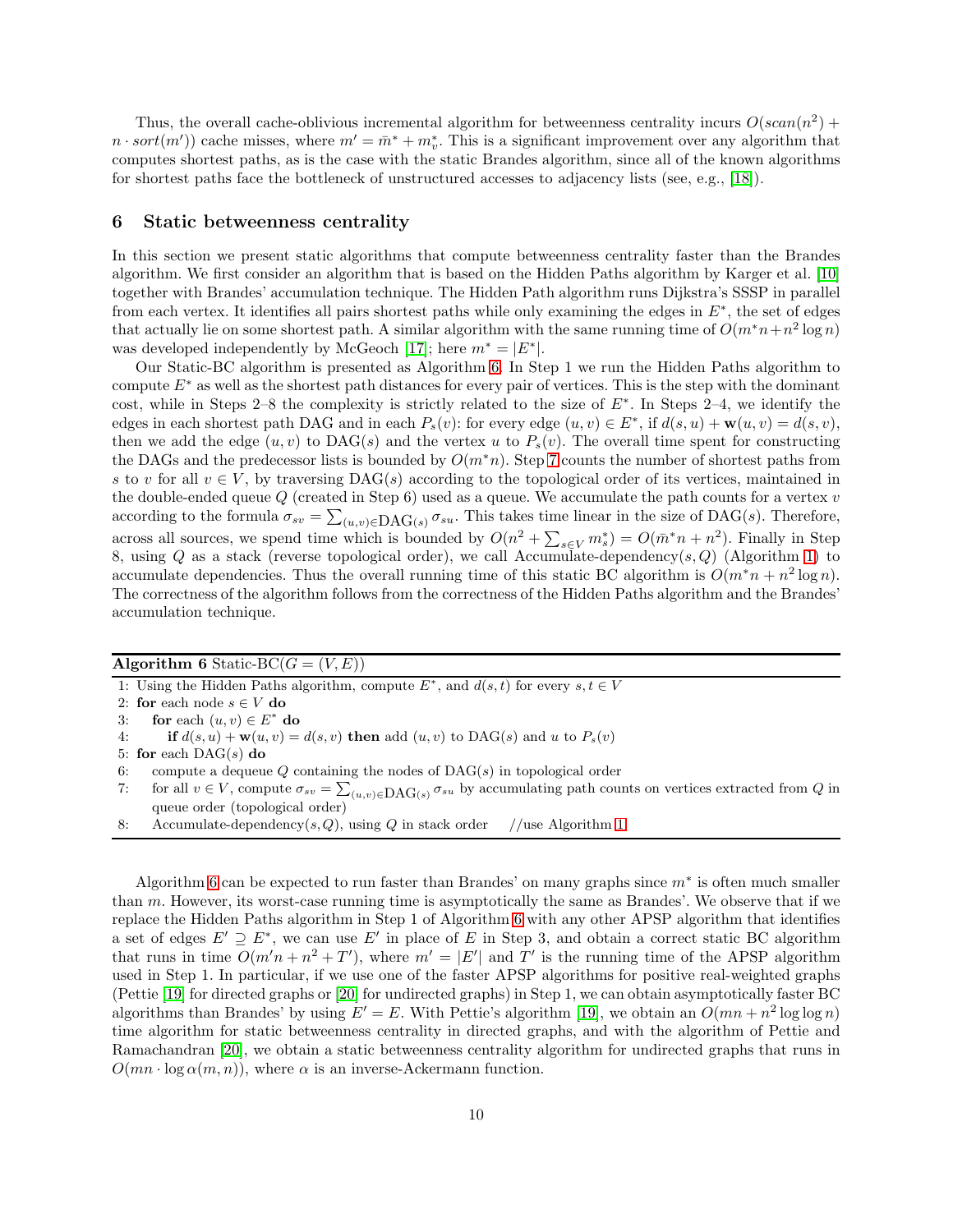# References

- <span id="page-10-22"></span><span id="page-10-13"></span>1. L. Arge, M. A. Bender, E. D. Demaine, B. Holland-Minkley, and J. I. Munro. An optimal cache-oblivious priority queue and its application to graph algorithms. SIAM J. Comput., 36(6):1672–1695, 2007.
- <span id="page-10-4"></span>2. D. A. Bader, S. Kintali, K. Madduri, and M. Mihail. Approximating betweenness centrality. In Proc. 5th WAW, pages 124–137, 2007.
- <span id="page-10-3"></span>3. U. Brandes. A faster algorithm for betweenness centrality. Journal of Mathematical Sociology, 25(2):163–177, 2001.
- <span id="page-10-12"></span>4. T. Coffman, S. Greenblatt, and S. Marcus. Graph-based technologies for intelligence analysis. Commun. ACM, 47(3):45–47, 2004.
- <span id="page-10-6"></span>5. L. C. Freeman. A set of measures of centrality based on betweenness. Sociometry, 40(1):35–41, 1977.
- <span id="page-10-14"></span>6. A. Frieze and G. Grimmett. The shortest-path problem for graphs with random arc-lengths. Discrete Applied  $Mathematics, 10(1):57 - 77, 1985.$
- <span id="page-10-20"></span>7. R. Geisberger, P. Sanders, and D. Schultes. Better approximation of betweenness centrality. In Proceedings of 10th ALENEX, pages 90–100, 2008.
- <span id="page-10-7"></span>8. O. Green, R. McColl, and D. A. Bader. A fast algorithm for streaming betweenness centrality. In Proceedings of 4th *PASSAT*, pages 11–20, 2012.
- 9. R. Hassin and E. Zemel. On shortest paths in graphs with random weights. Mathematics of Operations Research,  $10(4):557 - 564, 1985.$
- <span id="page-10-18"></span><span id="page-10-5"></span>10. D. R. Karger, D. Koller, and S. J. Phillips. Finding the hidden path: Time bounds for all-pairs shortest paths. SIAM J. Comput., 22(6):1199–1217, 1993.
- 11. M. Kas, M. Wachs, K. M. Carley, and L. R. Carley. Incremental algorithm for updating betweenness centrality in dynamically growing networks. In Proceedings of 2013 IEEE/ACM International Conference on Advances in Social Networks Analysis and Mining, page to appear, 2013.
- <span id="page-10-2"></span><span id="page-10-0"></span>12. N. Kourtellis, T. Alahakoon, R. Simha, A. Iamnitchi, and R. Tripathi. Identifying high betweenness centrality nodes in large social networks. Social Network Analysis and Mining, pages 1–16, 2012.
- <span id="page-10-16"></span>13. V. Krebs. Mapping networks of terrorist cells. CONNECTIONS, 24(3):43–52, 2002.
- 14. M.-J. Lee, J. Lee, J. Y. Park, R. H. Choi, and C.-W. Chung. Qube: a quick algorithm for updating betweenness centrality. In Proc. 21st WWW Conference, pages 351–360, 2012.
- <span id="page-10-8"></span>15. M. Luby and P. Ragde. A bidirectional shortest-path algorithm with good average-case behavior. Algorithmica, 4(1-4):551–567, 1989.
- <span id="page-10-15"></span>16. K. Madduri, D. Ediger, K. Jiang, D. A. Bader, and D. G. Chavarr´ıa-Miranda. A faster parallel algorithm and efficient multithreaded implementations for evaluating betweenness centrality on massive datasets. In IPDPS, pages 1–8. IEEE, 2009.
- <span id="page-10-23"></span><span id="page-10-9"></span>17. C. C. McGeoch. All-pairs shortest paths and the essential subgraph. Algorithmica, 13(5):426–441, 1995.
- 18. K. Mehlhorn and U. Meyer. External-memory breadth-first search with sublinear i/o. In ESA, volume 2461, pages 723–735, 2002.
- <span id="page-10-10"></span>19. S. Pettie. A new approach to all-pairs shortest paths on real-weighted graphs. Theoretical Computer Science,  $312(1):47 - 74, 2004.$
- <span id="page-10-11"></span>20. S. Pettie and V. Ramachandran. A shortest path algorithm for real-weighted undirected graphs. SIAM J. Comput., 34(6):1398–1431, 2005.
- <span id="page-10-1"></span>21. J. W. Pinney, G. A. McConkey, and D. R. Westhead. Decomposition of biological networks using betweenness centrality. In Proceedings of 9th International Conference on Research in Computational Molecular Biology, 2005.
- <span id="page-10-19"></span>22. G. Ramalingam and T. W. Reps. On the computational complexity of dynamic graph problems. Theor. Comput.  $Sci., 158(1\&2):233-277, 1996.$
- <span id="page-10-17"></span>23. R. R. Singh, K. Goel, S. Iyengar, and Sukrit. A faster algorithm to update betweenness centrality after node alteration. In Proc. 10th WAW, to appear, 2013.

# <span id="page-10-21"></span>A Brandes' algorithm

For completeness we present the Brandes algorithm here.